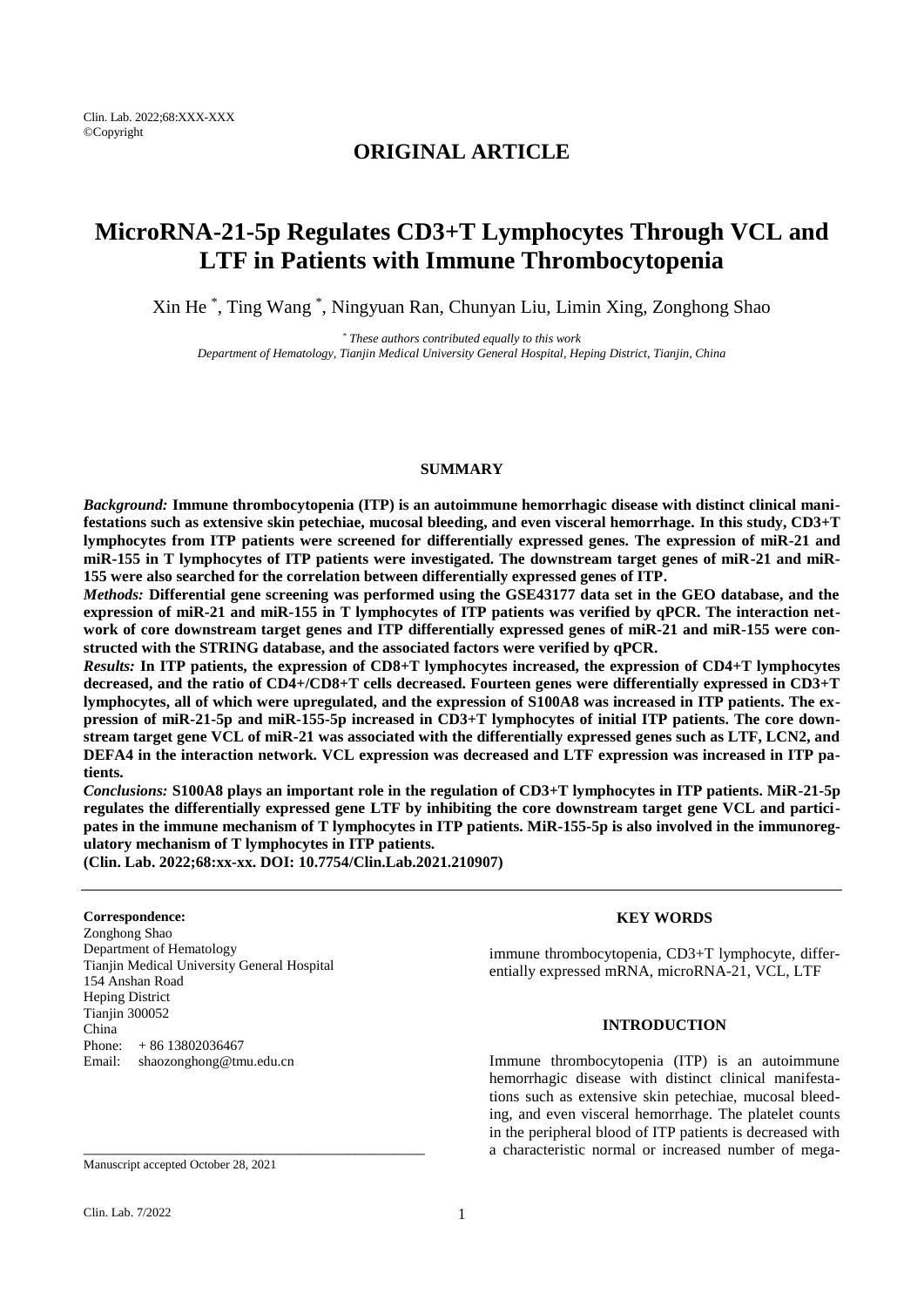karyocytes in the bone marrow, accompanied by a disorder of megakaryocyte maturation [1]. The underlying etiology and pathogenesis of ITP are not clearly understood, but hereditary factors, drugs, infection, oxidative stress, and abnormal immune regulation play important roles [2]. Recently, it has been found that cellular immunity participates in ITP onset, which is mainly manifested in the imbalance of T helper cells 1 or 2 (Th1/ Th2), Th17/Treg cells, or T lymphocytes such as CD8+ T cells [3].

MicroRNA (miRNA) is a type of small non-coding RNA with a length of 18 - 22 nucleotides, which widely exists in eukaryotes. MiRNA can recognize specific mRNA and inhibit the synthesis of target proteins through a nucleic acid complementary sequence, thereby regulating the expression of corresponding genes at the post transcription level [4]. In recent years, more and more attention has been paid to the regulatory role of miRNA in the pathogenesis of ITP. In particular, immune factors such as miRNA-21 (miR-21) and miRNA-155 (miR-155) have become classic miRNA molecules widely associated with a variety of autoimmune diseases [5]. MiR-21 plays an important role in autoimmune diseases by acting on T lymphocytes, especially Th17 cells [6]. Similarly, miR-155 is an important miRNA molecule involved in the pathogenesis of ITP and plays a regulatory role in CD8+T cells [7]. However, it is not clear whether miR-21 and miRNA-155 are overexpressed in CD3+T lymphocytes of ITP patients. Gene chip has a high-throughput characteristic that can effectively detect the level of gene expression in samples, thus playing an important role in functional genomics research. Recently, many abnormal gene expressions were found in ITP patients [8]. This study collected and analyzed flow indexes of peripheral blood T lymphocyte subsets in ITP patients and healthy controls. Bioinformatics was used to screen differentially expressed genes in CD3+T lymphocytes of ITP patients, and qPCR was used to verify the partial differential genes. Then, the expression levels of miR-21 and miR-155 in T lymphocytes of ITP patients were explored, and the interaction between the core downstream target factors of miR-21 and miR-155 and the differentially expressed molecules of ITP diseases were analyzed. Therefore, we aim to study the molecular mechanism of miR-21 and miR-155 in ITP and their potential role in providing early clinical diagnosis and treatments of ITP patients.

## **MATERIALS AND METHODS**

#### **Experimental materials**

Lymphocyte Separation Medium, human (Solarbio, P8610). Red Blood Cell Lysis Buffer (Solarbio, R1010). CD3 MicroBeads, human (Miltenyi, 130-097- 043). MS Columns: (Miltenyi, 130-042-201). auto-MACS Running Buffer (Miltenyi, 130-091-221). Trizol (Invitrogen, 15596026). FastKing RT Kit (With gD-

Nase) (TIANGEN KR116). SYBR Green (TIANGEN FP209).

## **General information and peripheral blood T lymphocyte subsets**

Peripheral blood samples of 10 ITP cases and 10 cases of healthy controls were collected. All cases were primary ITP cases. Among them, 3 were males and 7 were females, with an average age of 57.4 years. The baseline platelet count of all patients before treatment was lower than  $80 \times 10^9$ /L. Among the 10 healthy controls, 6 were male and 4 were female, with an average age of 41.25 years. Flow cytometry results were analyzed for T lymphocyte subsets in peripheral blood of both ITP patients and healthy controls.

## **Source of information and screening of differentially expressed genes**

This study obtained a data set of mRNA chip expression spectrum GSE43177 from the Gene Expression Database (GEO) on the NCBI website. The data set was submitted by Jernås M et al., including the mRNA expression profile of CD3+T lymphocytes in peripheral blood of 9 ITP patients (GSM1057953-GSM1057961) and 10 healthy controls (GSM1057943-GSM1057952) [9]. The data set is tested by the GPL570 chip platform, namely, the Affymetrix human genome U133 Plus 2.0 array gene chip, and then uploaded to the GEO database in CEL format after standardization and other standardization processing. All GSM samples in the GSE43177 data set were downloaded, decompressed, and imported into BRB-ArrayTools software. First, the chip data were preprocessed and standardized, and then the corrected p-value (Q value) of each gene was calculated by random variance *t*-test. The screening criteria of differentially expressed genes were  $Q$  value  $< 0.05$  and the multiple difference  $\geq 2$ . The differentially expressed genes were plotted by volcano map and heat map, and then the differentially expressed genes in the heat map were hierarchically clustered.

#### **Functional enrichment analysis and pathway enrichment analysis**

Gene Ontology (GO) is a standardized classification system of gene function, including cell components (CC), molecular functions (MF), and biological processes (BP) [10]. Pathway enrichment analysis is based on mapping the signal pathway in the Kyoto encyclopedia of genes and genomes (KEGG) database to the genome to identify the main metabolic and cell transduction pathways involved in differential genes [11]. This study used DAVID and KOBAS databases for GO functional enrichment analysis and pathway enrichment analysis of the screened differential genes. Q value < 0.05 was considered statistically significant.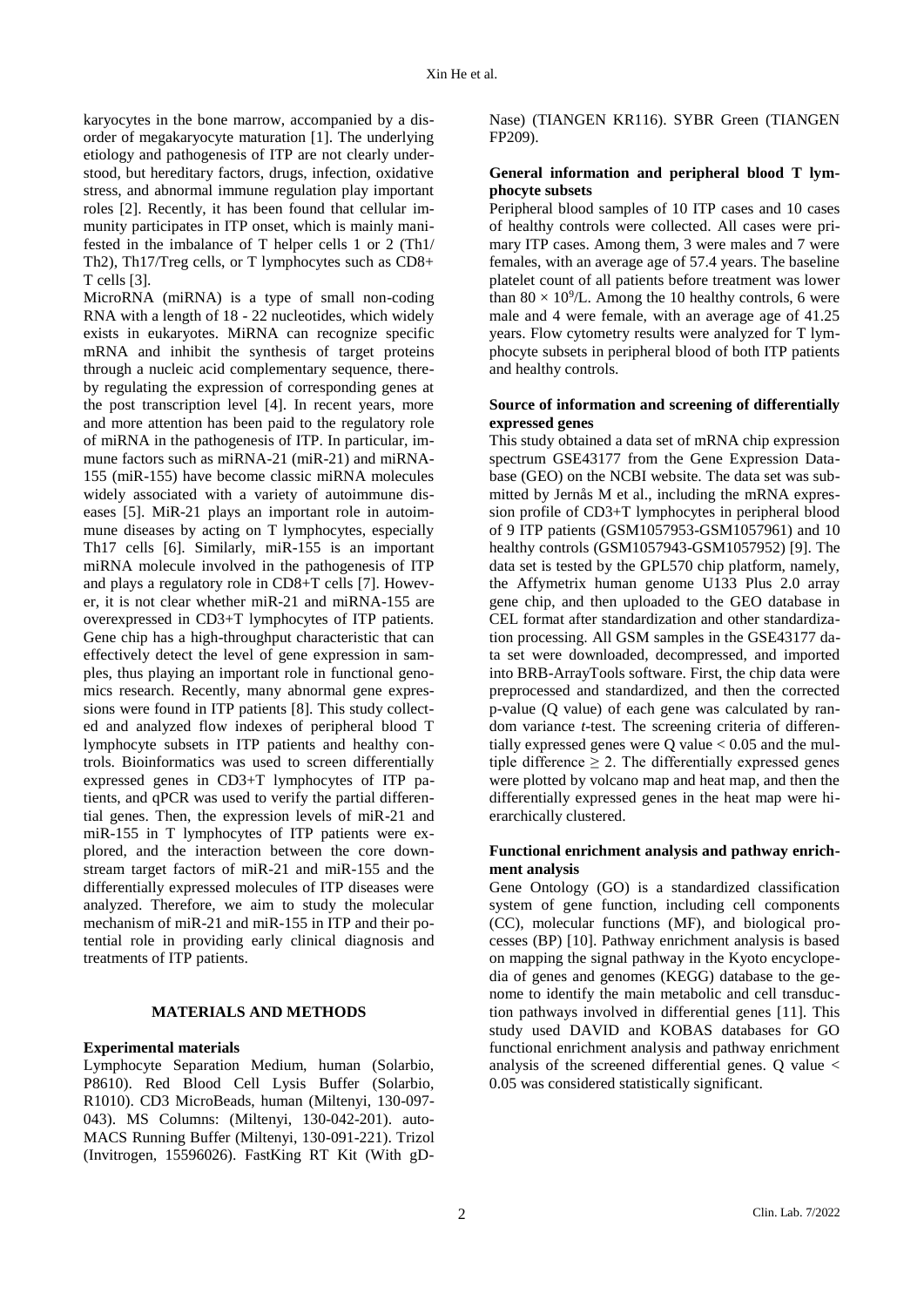## **The mRNA expression of DEFA1, S100A8, miR-21, and miR-155 in peripheral blood CD3+T cells were detected by qPCR**

Peripheral blood samples of 10 ITP cases and 10 healthy controls were collected. Peripheral blood mononuclear cells were extracted, magnetic beads sorted CD3+T cells, then total RNA was extracted by Trizol, and the total RNA of each group was reverse transcribed. Bio-Rad CFX fluorescence quantitative PCR instrument was used to conduct real-time quantitative PCR reactions. The relative expression of each gene was calculated by  $2$ <sup>- $\triangle \triangle$ CT</sup>.

## **Interaction network analysis between miR-21-5p and miR-155-5p core target gene proteins and differentially expressed gene proteins**

Three online target mRNA prediction software programs (TargetScan, miRDB, and mirTarBase) were used to predict the downstream target gene of miR-21-5p and miR-155-5p. Then, the target mRNA predicted by the three software programs were combined to form a core target gene set for further analysis. The PPI network of differentially expressed mRNA was constructed and imported into Cytoscape for visualization. The node connectivity (degree) of each mRNA was calculated, and the interaction between the downstream target mRNA of miR-21-5p and miR-155-5p and the differentially expressed mRNA was analyzed.

## **The mRNA expressions of VCL, LTF, LCN2, and DEFA4 in peripheral blood CD3+T cells were detected by qPCR**

Peripheral blood samples of 10 ITP cases and 10 healthy controls were collected. The mRNA expression of DEFA4 after vinculin (VCL), LTF, and LCN2 were detected. The peripheral blood of 10 patients who recovered from ITP was further collected, and the mRNA of VCL was detected as the ITP remission group. Peripheral blood mononuclear cells were extracted, magnetic beads sorted CD3+T cells, and then total RNA was extracted by Trizol, and the total RNA of each group was reverse transcribed. Bio-Rad CFX fluorescence quantitative PCR instrument was used to conduct real-time quantitative PCR reactions. The relative expression of each gene was calculated by  $2 \triangle^{\triangle C T}$ .

## **The list of primers for miRNA and mRNA in the qPCR experiment**

| The reverse<br>transcription<br>primer<br>sequence of<br>$miR-21-5p$ : | GTCGTATCCAGTGCAGGGTCCGA<br>GGTATTCGCACTGGATACGACTC<br><b>AACA</b>        |
|------------------------------------------------------------------------|--------------------------------------------------------------------------|
| The reverse<br>transcription<br>primer<br>sequence of<br>miR-21-3p:    | <b>GTCGTATCCAGTGCAGGGTCCGA</b><br>GGTATTCGCACTGGATACGACAC<br><b>AGCC</b> |

| The reverse<br>transcription<br>primer<br>sequence of<br>miR-155-5p: | GTCGTATCCAGTGCAGGGTCCGA<br>GGTATTCGCACTGGATACGACAA<br><b>CCCC</b>                                    |
|----------------------------------------------------------------------|------------------------------------------------------------------------------------------------------|
| The reverse<br>transcription<br>primer<br>sequence of<br>miR-155-3p: | GTCGTATCCAGTGCAGGGTCCGA<br>GGTATTCGCACTGGATACGACTG<br><b>TTAA</b>                                    |
| The reverse<br>transcription<br>primer<br>sequence of<br>U6:         | AACGCTTCACGAATTTGCGT                                                                                 |
| <b>PCR</b> primer<br>sequence of<br>miR-21-5p:                       | F:<br>GCGCGTAGCTTATCAGACTGA<br>$\mathbf{R}$ :<br>AGTGCAGGGTCCGAGGTATT                                |
| <b>PCR</b> primer<br>sequence of<br>miR-21-3p:                       | F:<br><b>GCGCAACACCAGTCGATG</b><br>R:<br><b>AGTGCAGGGTCCGAGGTATT</b>                                 |
| <b>PCR</b> primer<br>sequence of<br>miR-155-5p:                      | F:<br><b>CGCGTTAATGCTAATCGTGATA</b><br>$\mathbf{R}$ :<br><b>AGTGCAGGGTCCGAGGTATT</b>                 |
| <b>PCR</b> primer<br>sequence of<br>miR-155-3p:                      | F:<br>GCGCGCTCCTACATATTAGCA<br>$\mathbf{R}$ :<br>AGTGCAGGGTCCGAGGTATT                                |
|                                                                      | F:                                                                                                   |
| <b>PCR</b> primer<br>sequence of<br>U6:                              | <b>CTCGCTTCGGCAGCACA</b><br>$\mathbf{R}$ :                                                           |
| PCR primer<br>sequence of<br>DEFA1:                                  | AACGCTTCACGAATTTGCGT<br>F:<br>TCCCTTGCATGGGACGAAAG<br>R:                                             |
| <b>PCR</b> primer<br>sequence of<br><b>S100A8:</b>                   | GGTTCCATAGCGACGTTCTCC<br>F:<br>ATGCCGTCTACAGGGATGAC<br>$\mathbf{R}$ :                                |
| <b>PCR</b> primer<br>sequence of<br>VCL:                             | <b>ACTGAGGACACTCGGTCTCTA</b><br>F: CTCGTCCGGGTTGGAAAAGAG<br>$\mathbf{R}$ :<br>AGTAAGGGTCTGACTGAAGCAT |
| <b>PCR</b> primer<br>sequence of<br>LTF:                             | F:<br>AGTCTACGGGACCGAAAGACA<br>$\mathbf{R}$ :<br>CAGACCTTGCAGTTCGTTCAG                               |
| <b>PCR</b> primer<br>sequence of<br>LCN2:                            | F:<br><b>GACAACCAATTCCAGGGGAAG</b><br>$\mathbf{R}$ :<br>GCATACATCTTTTGCGGGTCT                        |
| <b>PCR</b> primer<br>sequence of<br>DEFA4:                           | ${\bf F}$ :<br><b>CCTTTGCATGGGATAAAAGCTCT</b><br>$\mathbf{R}$ :<br>ACACCACCAATGAGGCAGTTC             |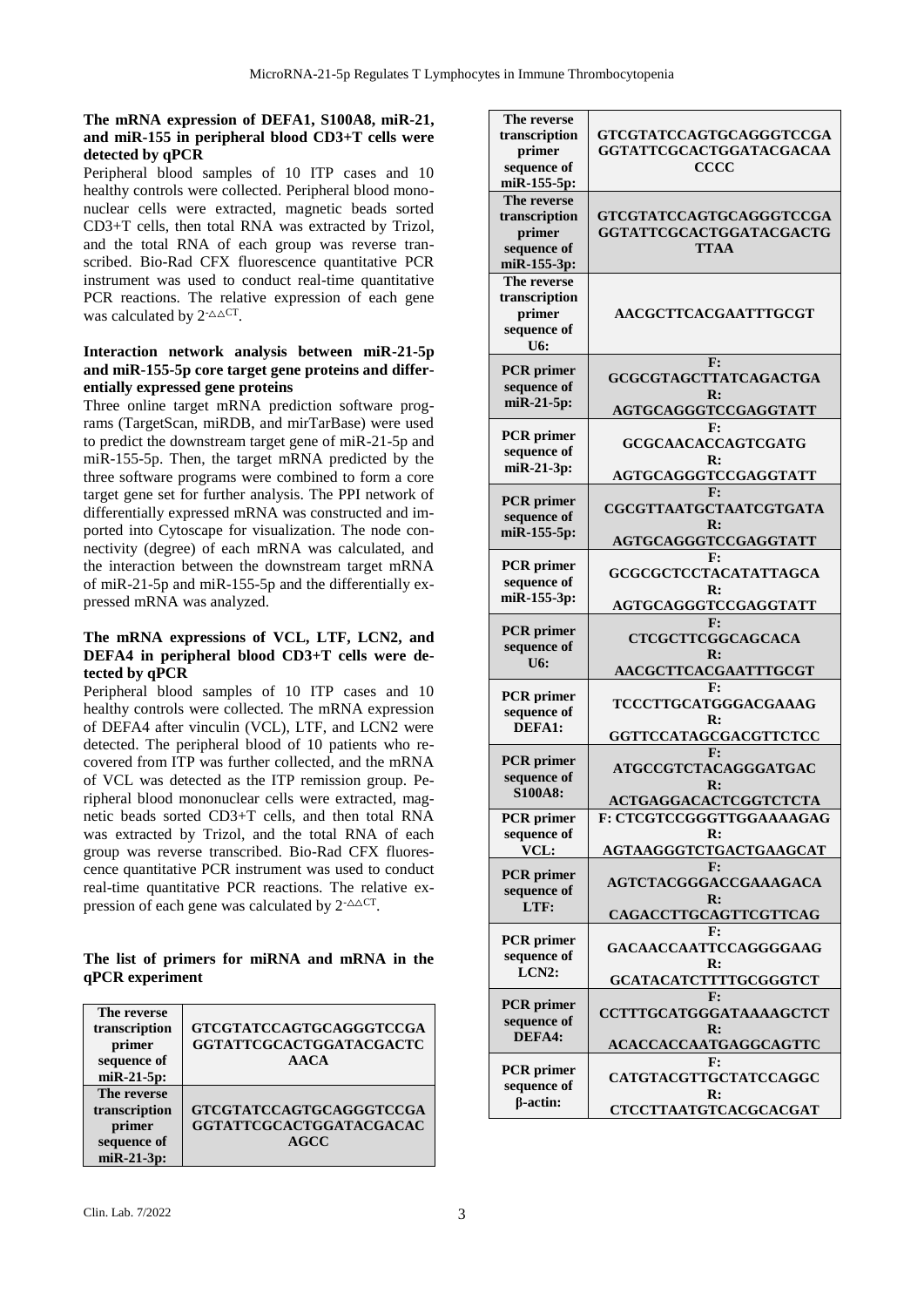|                     | <b>Healthy control group <math>(n = 10)</math></b> | <b>ITP</b> patients $(n = 10)$ |
|---------------------|----------------------------------------------------|--------------------------------|
| $CD3 + CD8 +$       | $23.83 \pm 7.11$                                   | $29.32 \pm 10.99$ *            |
| $CD3+CD4+$          | $43.43 \pm 9.63$                                   | $39.53 \pm 9.39$ *             |
| $CD3 + CD4 + CD8 +$ | $0.46 \pm 0.44$                                    | $0.53 \pm 0.83$                |
| $CD16 + CD56 +$     | $12.74 \pm 5.87$                                   | $14.76 \pm 6.97$               |
| $CD19+$             | $9.20 \pm 5.43$                                    | $13.15 \pm 16.09$              |
| $CD4+/CD8+$         | $2.09 \pm 1.01$                                    | $1.63 \pm 0.91$ *              |

#### **Table 1. Analysis of T lymphocyte subsets in each group.**

**\* p < 0.05.**

## **Table 2. List of differentially expressed mRNA in ITP patients.**

| mRNA Name        | Probe number              | <b>Fold change</b> | Q value   |
|------------------|---------------------------|--------------------|-----------|
| <b>DEFA1</b>     | $205033$ <sub>_S_at</sub> | 4.51               | 0.0266338 |
| <b>S100A8</b>    | 214370 at                 | 3.01               | 0.0033589 |
| <b>S100A8</b>    | 202917 <sub>_S_at</sub>   | 2.87               | 0.0040219 |
| DEFA4            | 207269_at                 | 2.84               | 0.0222109 |
| <b>LTF</b>       | $202018$ <sub>_S_at</sub> | 2.78               | 0.0091624 |
| <b>IGH</b>       | $217022$ s at             | 2.64               | 0.0108928 |
| <b>S100A9</b>    | 203535_at                 | 2.59               | 0.0035414 |
| LCN <sub>2</sub> | 212531_at                 | 2.54               | 0.0190266 |
| <b>CEACAM8</b>   | 206676_at                 | 2.52               | 0.0217029 |
| IGHG1            | 211430 <sub>_S_at</sub>   | 2.32               | 0.0082189 |
| <b>IGK</b>       | $221651_x$ _at            | 2.29               | 0.0218875 |
| <b>IGK</b>       | $221671_x$ _at            | 2.25               | 0.0241334 |
| <b>IGK</b>       | $224795_x$ _at            | 2.25               | 0.0212497 |
| IGLC1            | $214677_x$ _at            | 2.14               | 0.0349175 |
| <b>CYAT1</b>     | $215121_x$ _at            | 2.11               | 0.0322241 |
| <b>S100A12</b>   | 205863_at                 | 2.07               | 0.0148792 |
| IGLC1            | 209138_x_at               | 2.06               | 0.044968  |
| <b>S100P</b>     | 204351 at                 | 2.03               | 0.0087279 |

#### **RESULTS**

#### **Flow cytometry analysis of T lymphocyte subsets in each group**

As shown in Table 1, the expression of CD3+CD8+T lymphocytes increased, the expression of CD3+CD4+T lymphocytes decreased, and the ratio of CD4+/CD8+T cells decreased in ITP patients compared to the healthy control group. These results indicate that the expression of CD3+T lymphocytes and immune function are abnormal in ITP patients.

## **Screening of differential genes**

According to the expression profile of CD3+T lymphocytes in peripheral blood of ITP patients and healthy volunteers, there were 54,675 probes and 1,915 differential mRNA on the GPL570 chip. Furthermore, in the database, the limited Q value was less than 0.05, and the multiple of differences was more than 2-fold. Fourteen differentially expressed mRNA corresponding to 18 probes were screened, of which 14 mRNA were upregulated. As shown in Table 2, The two upregulated genes DEFA1 and S100A8, showed the most significant difference. As shown in Figure 1.1, the volcanic map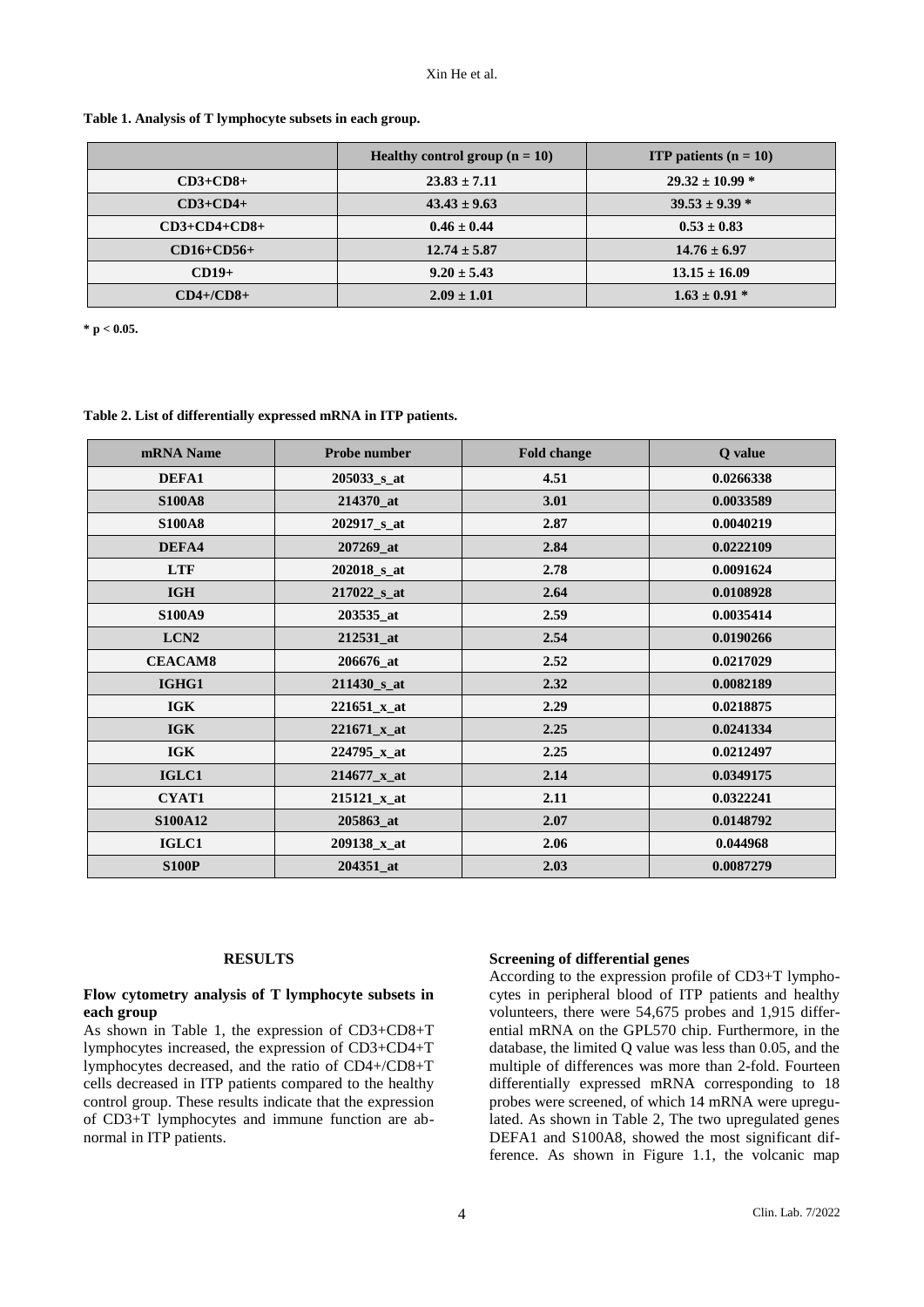| Typical downstream target mRNA of miR-21-5p |         | Typical downstream target mRNA of miR-155-5p |                   |
|---------------------------------------------|---------|----------------------------------------------|-------------------|
| <b>COL4A1</b>                               | PCBP2   | <b>BRWD3</b>                                 | KDM3A             |
| JPH1                                        | PDCD4   | CSNK1G2                                      | <b>KPNA1</b>      |
| KLF3                                        | PIK3R1  | DMTF1                                        | RCN <sub>2</sub>  |
| <b>KRIT1</b>                                | PPP1R3B | ETS1                                         | <b>RREB1</b>      |
| <b>MBNL1</b>                                | RTN4    | <b>FBXO11</b>                                | <b>SMARCA4</b>    |
| MTMR12                                      | TESK2   | <b>HIF1A</b>                                 | SOCS <sub>5</sub> |
| <b>NFIB</b>                                 | TET1    | HIVEP2                                       | STRN3             |
| PCBP1                                       | VCL     | IRF2BP2                                      | <b>TBC1D15</b>    |

**Table 3. Typical target mRNA information of miR-21-5p and miR-155-5p.**



**Figure 1.1. Volcano map of ITP patients.** 

**Volcano maps are used to show the distribution of gene expression differences. The abscissa represents Log2 Fold change; the more the devia**tion from the center, the greater the multiple differences. The ordinate is -log10 Q-value; the larger the value, the more significant the differ**ence is. All the points in the figure represent 1,915 differentially expressed genes. The blue dots in the upper right corner represent 14 of the 18 probes with screened p-values and corrected p-values < 0.05 and a multiple of difference ≥ 2.**

shows 18 blue spots in the upper right corner which are differentially expressed positive genes. Similarly, the heat map is shown in Figure 1.2.

**Functional enrichment analysis and pathway enrichment analysis of differential mRNA in ITP patients** After annotating the differential genes by the GO classification system, 96 GO pathways were significantly enriched. The top 10 pathways with the most significant enrichment level were selected in each of the three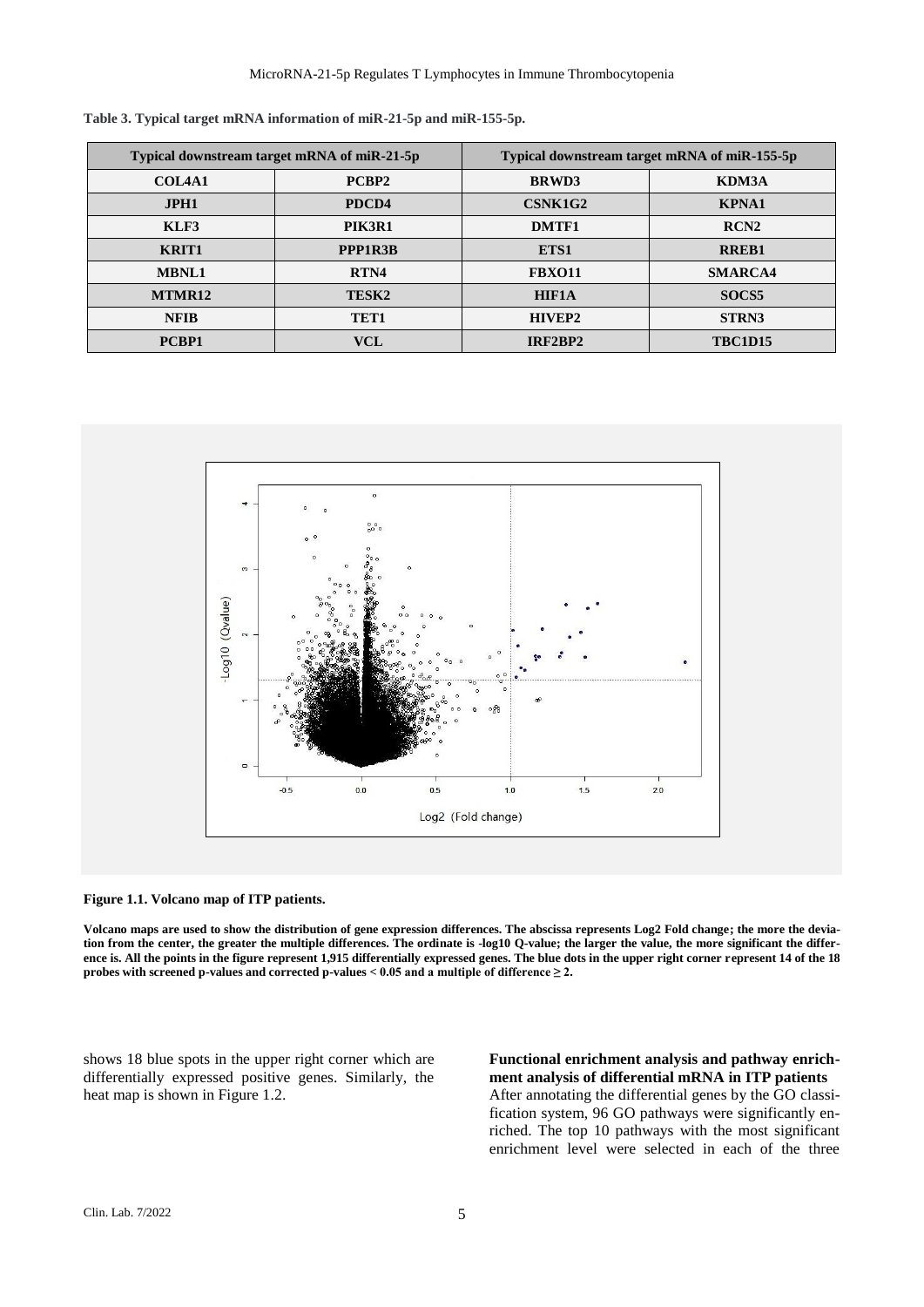

**Figure 1.2. Cluster diagram of ITP patients.** 

**Each small square in the figure represents each mRNA, and the color represents the expression amount of this mRNA. Red means upregulated, and blue represents downregulated; dark colors indicate high expression. Each row represents the expression amount of each differential mRNA in different samples, and each column represents the expression amount of all differential mRNA in each sample. The dendrogram above the heat map represents the cluster analysis results of different samples in different experimental groups. The dendrogram on the left of the heat map represents the cluster analysis results of different genes in each sample.**

types, as shown in Figure 2.1. Pathway enrichment analysis revealed that the related genes in T lymphocytes of ITP patients were mainly enriched in the IL-17 signaling pathway, Staphylococcus aureus infection, and NOD-like receptor signaling pathway, as shown in Figure 2.2.

## **QPCR results of DEFA1 and S100A8 in initial ITP patients and healthy controls**

QPCR showed that the mRNA expression of DEFA1 were not statistically significant in initial ITP patients compared with the healthy controls. The mRNA expression of S100A8 increased, and the difference was statistically significant. As shown in Figures 3.1 and 3.2.

## **QPCR results of miR-21 and miR-155 in initial ITP patients and healthy controls**

The qPCR experiment showed that the mRNA expression of miR-21-5p and miR-155-5p in ITP patients in the initial ITP group was increased compared with the

healthy controls, and the difference was statistically significant. However, the mRNA expression of miR-21-3p and miR-155-3p were not statistically significant, as shown in Figures 4.1, 4.2, 4.3, and 4.4.

#### **Prediction of downstream target genes of miR-21-5p and miR-155-5p**

By crossing the predicted miR-21-5p and miR-155-5p target mRNA in 3 prediction software programs, 16 core downstream targeting mRNA of miR-21 and 16 core downstream targeting mRNA of miR-155 were obtained. Details are shown in Table 3.

## **Analysis of interaction network between core target mRNA and differential mRNA of miR-21-5p and miR-155-5p**

There are 46 mRNA comprising of the core target mRNA of miR-21-5p and miR-155-5p and the differentially expressed mRNA. PPI analysis results of 30 mRNA were summarized, as shown in Figure 5. A total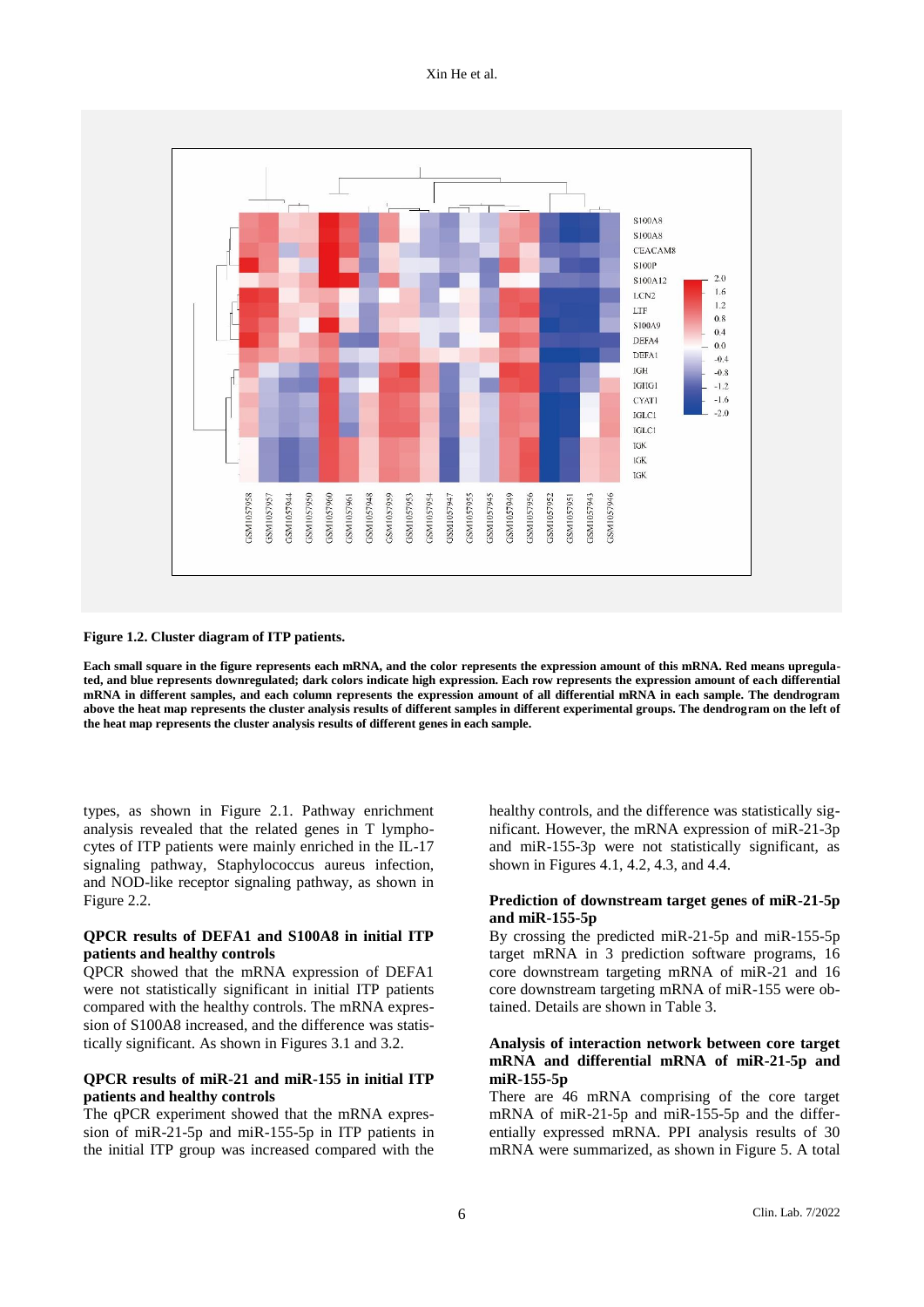

**Figure 2.1. Functional enrichment analysis of differential genes in ITP patients.** 

**The abscissa represents the percentage of the number of genes, and the ordinate is the classification of GO. The red part represents CC, the green part represents MF, and the blue part represents BP. The top 10 pathways with the most significant enrichment level were selected for the three GO classifications inordinate, and each classified GO pathway is arranged from large to small by the number of genes.**

of 21 nodes and 28 edges were involved in the PPI network, among which there were 4 core mRNA whose node connectivity (degree) was greater than or equal to 5, namely LTF, LCN2, S100A12, and DEFA4. All 4 were differentially expressed mRNA. The most representative core mRNA had a degree of LTF of 7. The degree of LCN2 was 6, while the degree of S100A12 and DEFA4 was 5. As demonstrated, VCL, the core downstream target mRNA of miR-21-5p, is related to LTF, LCN2, and DEFA4, all of which are differentially expressed mRNA.

## **QPCR results of VCL, LTF, LCN2, and DEFA4 in ITP patients and healthy controls**

Compared with the healthy control group, the expression of VCL mRNA in the initial ITP group was decreased. Compared with the initial ITP group, the mRNA expression of VCL in the ITP remission group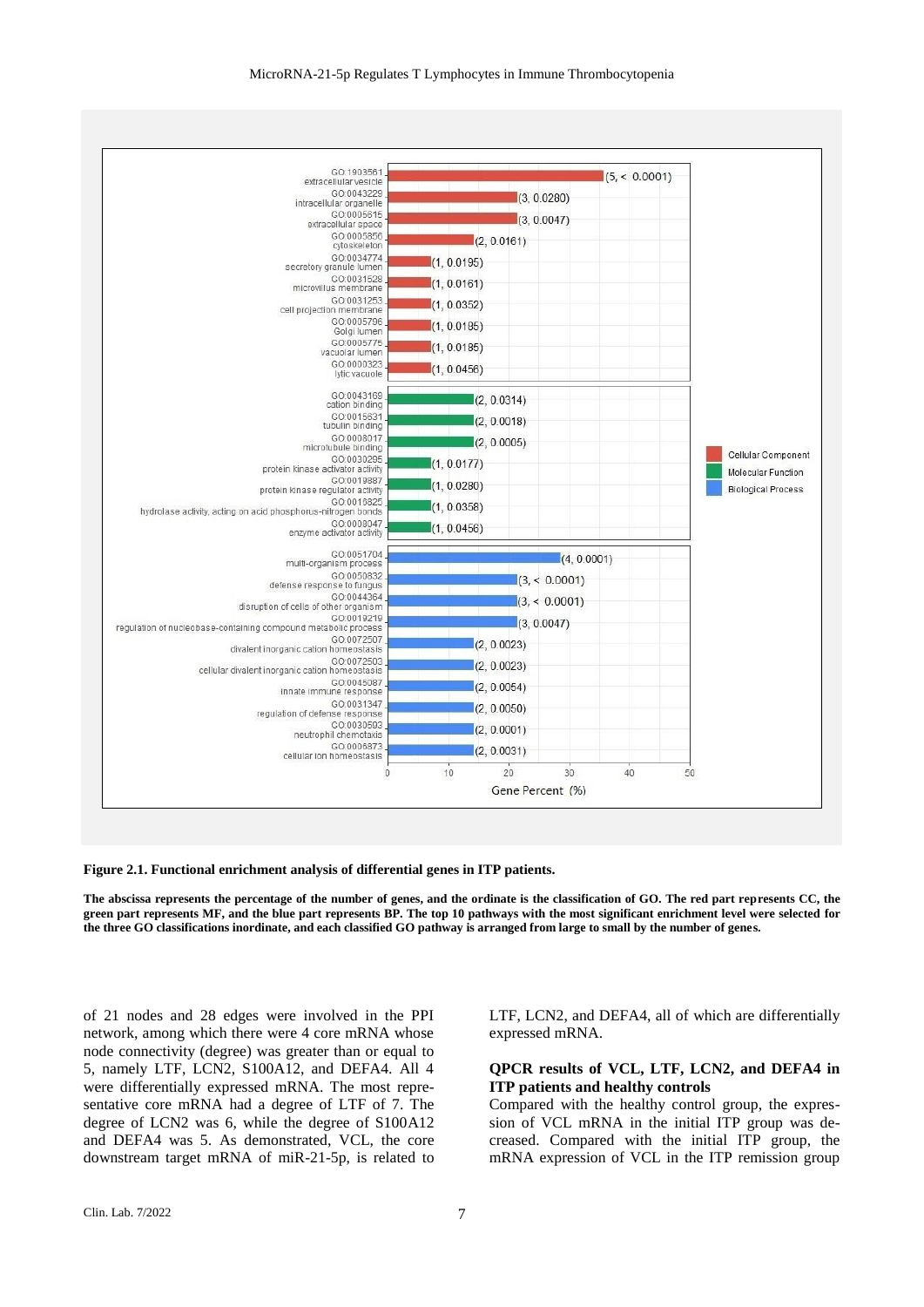

**Figure 2.2. Enrichment analysis of differential gene pathways in ITP patients.** 

**The abscissa represents the percentage of the number of genes, and the ordinate is the screened three eligible pathways, each of which is arranged from large to small according to the number of differential genes. The color depth of the histogram indicates the Q value of the pathway. The larger the Q value, the lighter the color of the histogram, and the smaller the Q value, the darker the color of the histogram.**



**Figure 3.1. qPCR results of DEFA1 in initial ITP patients and healthy controls. The mRNA expression of the healthy control group was**  $1.59 \pm 1.16$ **, and that of the initial ITP group was**  $2.36 \pm 3.13$  **(p**  $> 0.05$ **). Figure 3.2. qPCR results of S100A8 in initial ITP patients and healthy controls. The mRNA expression of the healthy control group was 2.85**  $\pm$  **5.01, and that of the initial ITP group was 20.64**  $\pm$  **17.54 (p < 0.05).** 

was increased, and the difference was statistically significant. Compared with the healthy control group, the expression of LTF in the initial ITP group were significantly higher than the healthy control group. However, there was no significant difference in the expression of LCN2 and DEFA4 in the initial ITP group, as shown in Figures 6.1, 6.2, 6.3, 6.4.

## **DISCUSSION**

ITP is a commonly diagnosed acquired autoimmune hemorrhagic disease. The incidence of ITP is 2 - 4/ 100,000, and it is increasing over time, posing a serious impact on patients [12]. Regarding the etiology and pathogenesis of ITP, the traditional view is that thrombocytopenia is mainly due to the combination of anti-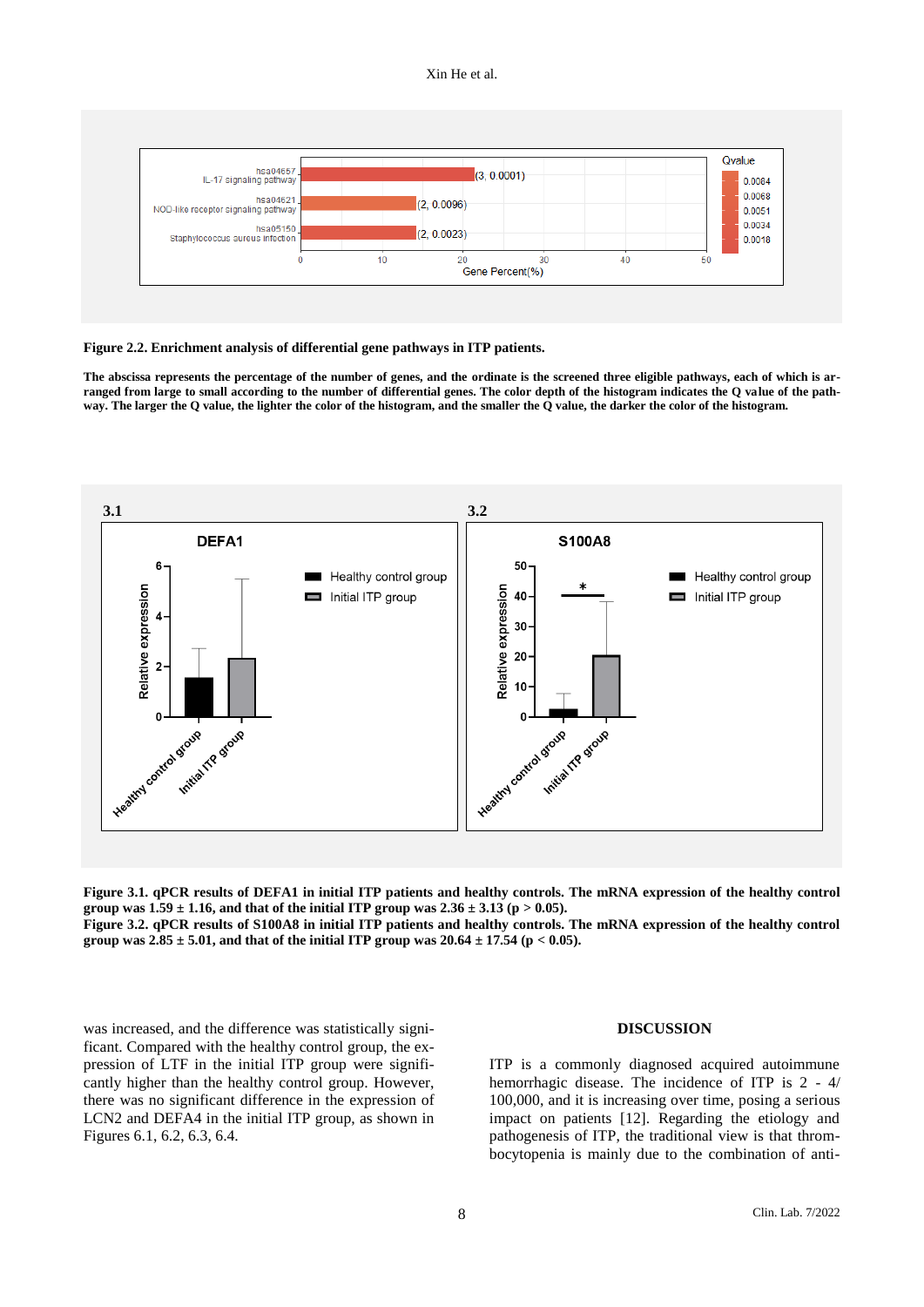

**Figure 4.1. qPCR results of miR-21-5p in initial ITP patients and healthy controls. The mRNA expression of the healthy control group was 4.88 ± 11.31, and that of the initial ITP group was 23.58 ± 22.51 (p < 0.05). Figure 4.2. qPCR results of miR-21-3p in initial ITP patients and healthy controls. The mRNA expression of the healthy con**trol group was  $2.30 \pm 3.70$ , and that of the initial ITP group was  $3.89 \pm 4.75$  (p  $> 0.05$ ).



**Figure 4.3. qPCR results of miR-155-5p in initial ITP patients and healthy controls. The mRNA expression of the healthy control group was**  $1.50 \pm 1.21$ **, and that of initial ITP group was**  $7.21 \pm 6.23$  **(** $p < 0.05$ **).** 

**Figure 4.4. qPCR results of miR-155-3p in initial ITP patients and healthy controls. The mRNA expression of the healthy control group was 1.75**  $\pm$  **2.41, and that of initial ITP group was**  $0.83 \pm 0.72$  **(p**  $> 0.05$ **).**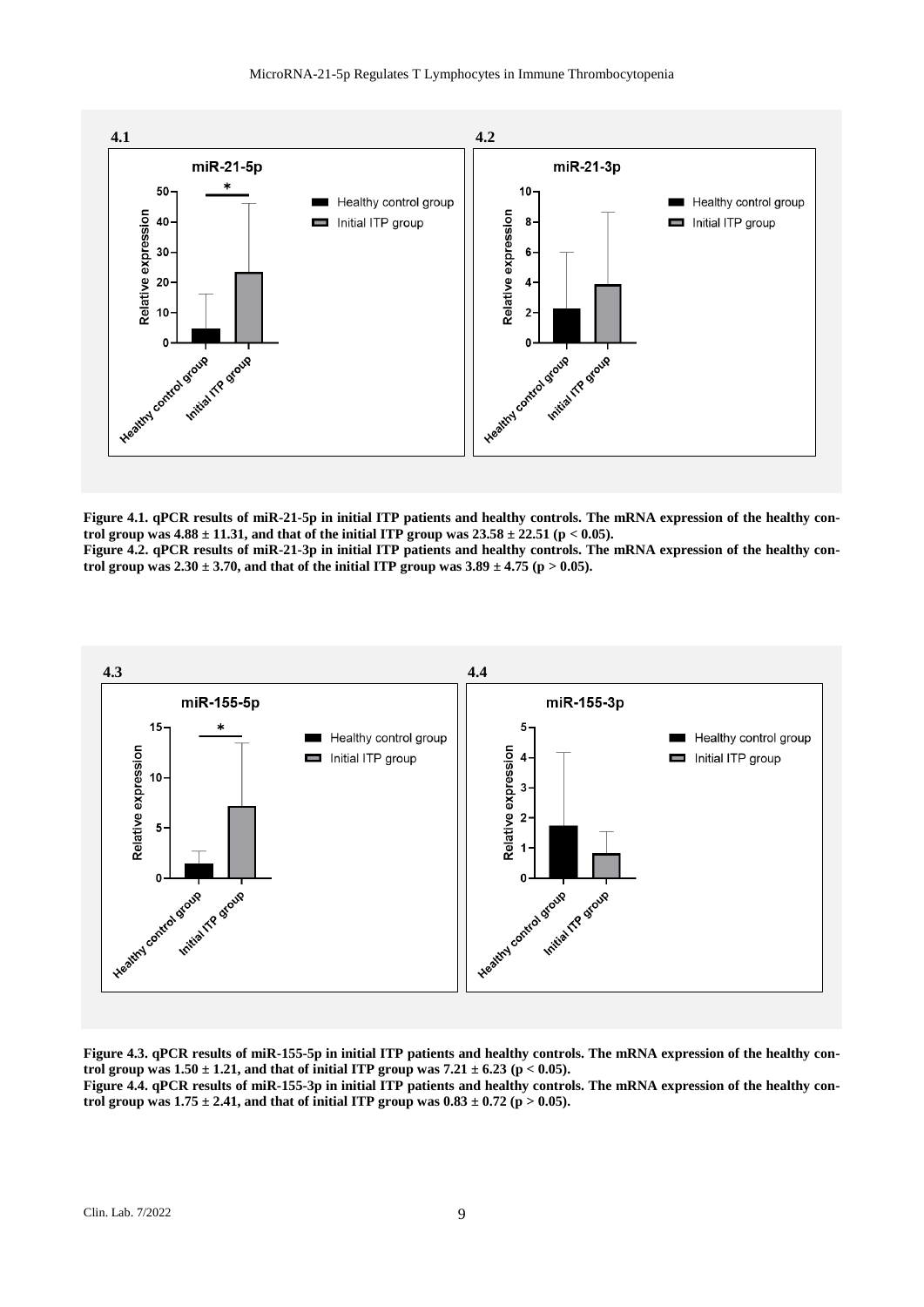

**Figure 5. Interaction network of target mRNA and differential mRNA of miR-21-5p and miR-155-5p.** 

**In the figure, the circles represent the mRNA factor, the red circle represents the miR-21-5p target mRNA, the green circle represents the miR-155-5p target mRNA, and the blue circle represents the differential mRNA. The line between circles of different colors represents the relationship and function between proteins.**



**Figure 6.1. qPCR results of VCL in initial ITP group, ITP remission group, and healthy control group. The mRNA expression**  of the healthy control group was  $1.52 \pm 1.63$ , and that of the initial ITP group was  $0.32 \pm 0.26$ . The mRNA expression in the **ITP remission group was 2.46 ± 1.35 (p < 0.05).** 

Figure 6.2. **qPCR** results of LTF in initial ITP patients and healthy controls. The mRNA expression of the healthy control **group was 1.92**  $\pm$  **1.92, and that of the initial ITP group was**  $5.04 \pm 4.65$  **(p < 0.05).**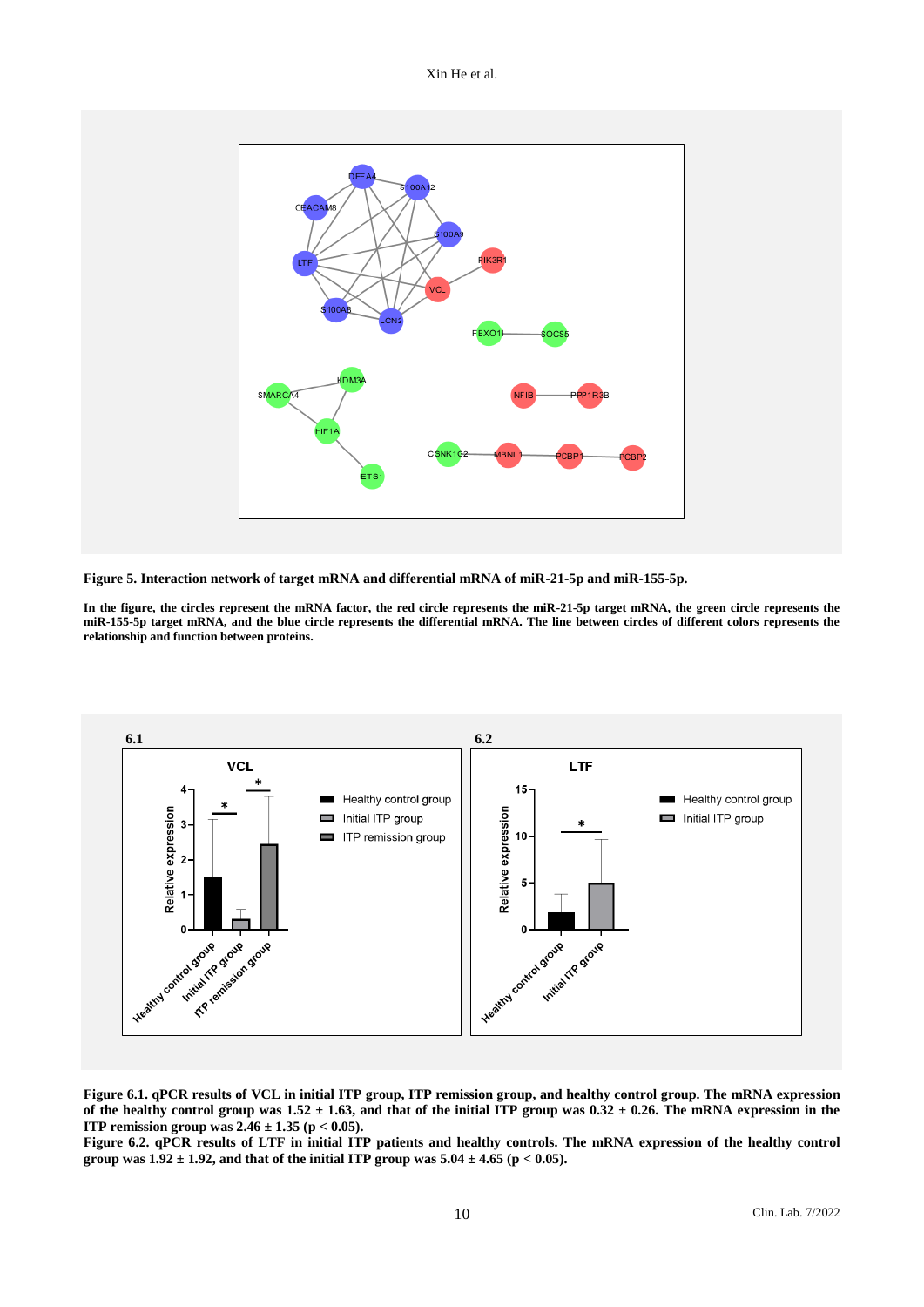

**Figure 6.3. qPCR results of LCN2 in initial ITP patients and healthy controls. The mRNA expression of the healthy control group** was  $1.57 \pm 1.33$ , and that of the initial ITP group was  $2.10 \pm 3.69$  (p  $> 0.05$ ). **Figure 6.4. qPCR results of DEFA4 in initial ITP patients and healthy controls. The mRNA expression of the healthy control group** was  $1.84 \pm 1.94$ , and that of the initial ITP group was  $2.23 \pm 2.49$  (p  $> 0.05$ ).

platelet antibodies and surface antigens of megakaryocytes in bone marrow, leading to megakaryocyte damage and ineffective thrombopoiesis. The increase of platelet destruction is mainly due to the combination of antiplatelet autoantibody and platelet surface antigen, destroyed by macrophages in the liver and spleen, unable to play the normal physiological function [13]. In recent years, studies have found that abnormal cellular immunity also plays an equally important role in the pathogenesis of ITP. Specifically, cellular immunity leads to excessive activation of Th1 cells, decreased activity of Th2 cells, imbalance of the proportion of Th1/ Th2 cells, increased secretion of interleukin factors such as IL-2 and IFN-gamma, abnormal differentiation of Th17 cells, and increased secretion of interleukin factors such as IL-17. Moreover, B-lymphocytes are overactivated and produce antiplatelet antibodies, while the abnormal function of T-lymphocyte subsets can lead to the accelerated destruction of B-lymphocytes. In addition, cytotoxic T cells (CTL), dendritic cells, and natural killer cells are all involved in the dysfunction of the immune system in ITP [14,15]. In this study, we found that T lymphocyte subsets of ITP patients and healthy control group had overexpression of CD8+T lymphocytes and reduced expression of CD4+T lymphocytes and the ratio of CD4+/CD8+ in the newly treated ITP patients. We also found an abnormal number and function of CD3+T lymphocytes in ITP patients.

In the current study, the expression profile of T lymphocytes from adult ITP patients in the GEO database was used for subsequent analysis using bioinformatics. The results showed that 14 genes in the database were differentially expressed, and all of them were upregulated.

Especially the two genes DEFA1 and S100A8 showed more significant differences in T lymphocytes of ITP patients. DEFA1 is a nuclear protein transcription factor that binds to specific DNA target sequences in the nucleus. Studies have found that DEFA1 can establish and maintain the process of peripheral immune tolerance in the human body and regulate the innate immune response in peripheral lymphoid organs [16]. Factors such as S100A8, S100A9, and S100A12 belong to the S100 family of calcium-binding proteins, which neutrophils and monocytes can actively release in the inflammatory response. They stimulate leukocyte recruitment by recognizing TLR4 and NLRP3 and induce the synthesis and secretion of downstream factors [17]. After verification by qPCR in this experiment, it was found that the mRNA expression of DEFA1 was not statistically significant in initial ITP patients compared with the control group. The mRNA expression of S100A8 increased. Recent studies have found that proteins such as S100A8 can be used as biomarkers to monitor the activity of diseases such as inflammatory bowel disease and rheumatoid arthritis [18]. Another study found that the expression levels of S100A8 and S100A9 proteins were positively correlated with the pathogenesis of autoimmune diseases such as multiple sclerosis, rheumatoid arthritis, and systemic lupus erythematosus in animal models [19].

GO is mainly used to describe the functional distribution of differential genes. Through GO analysis, we can determine whether the cellular components, molecular functions, or biological processes involved by differential genes have changed [20]. The functional enrichment results of this study showed that CC mainly includes ex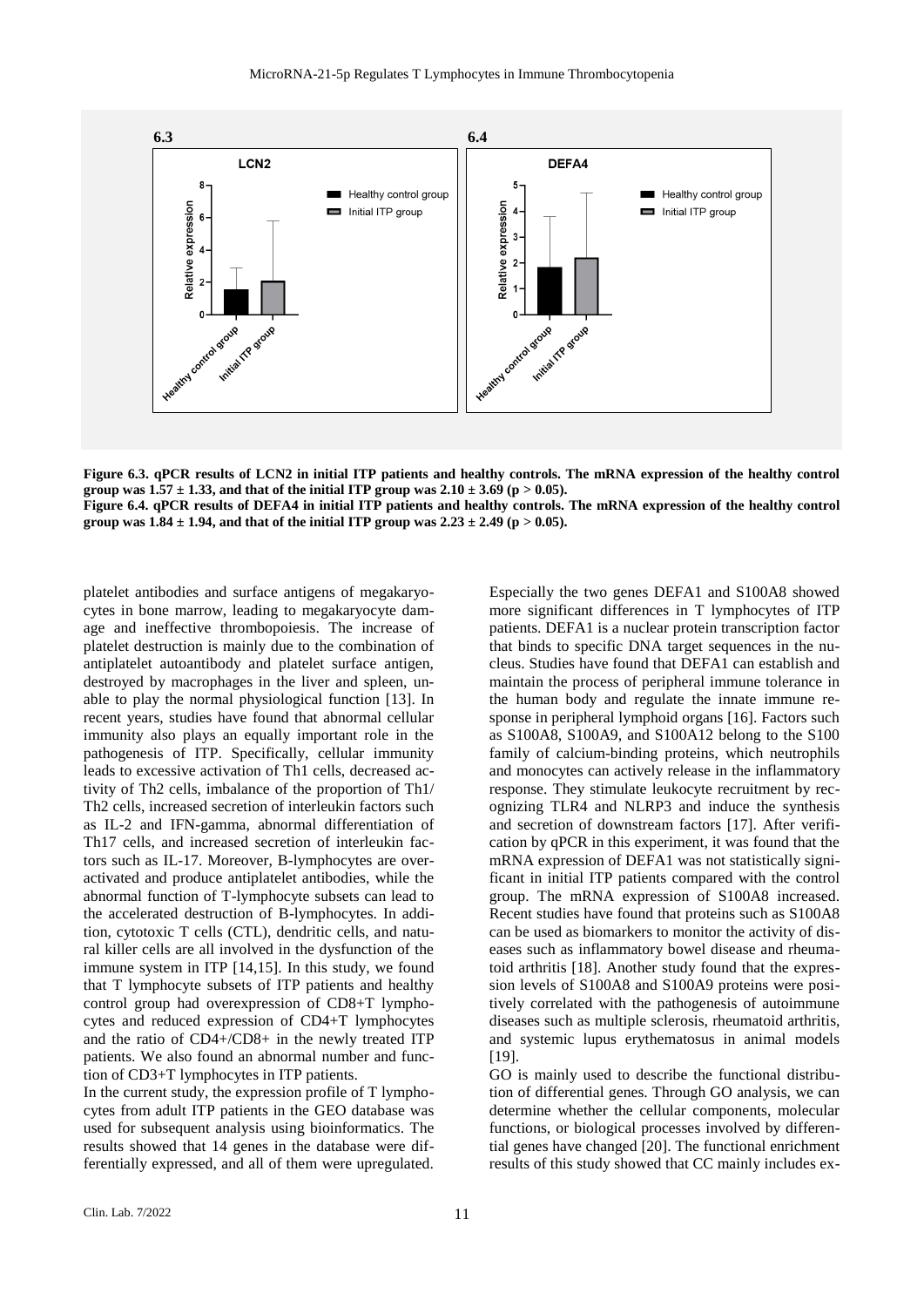tracellular space, microvillus membrane, cytoskeleton, and Golgi lumen. MF mainly includes tubulin binding, protein kinase regulator activity, and hydrolase activity. BP mainly includes defense response to fungus, neutrophil chemotaxis, regulation of nuclease metabolism, and innate immune response. KEGG is a biological database constructed by scientists at Kyoto University in Japan, systematically analyzing gene function and genomic information [21]. This study found that the differentially expressed genes in T lymphocytes of ITP patients were mainly enriched in the IL-17 signaling pathway, Staphylococcus aureus infection, and NOD-like receptor signaling pathway.

MiRNA is a class of non-coding short-chain RNA molecules with post-transcriptional regulation, whose functions involve various biological processes. Recent studies have found that various miRNA can participate in the pathogenesis of acute and chronic ITP. Furthermore, research shows that miRNA molecules such as miR-142, miRNA-146, miR-150, and miR-181 can play an important regulatory role in ITP, and these miRNA is also considered specific immunoregulatory miRNA [22]. MiR-21 and miR-155 are equally important immunoregulatory miRNA that can be regulated in a variety of autoimmune diseases. MiR-21 mainly affects the proliferation, differentiation, and apoptosis of various types of T lymphocytes in specific immune responses and can also participate in innate immune responses through toll-like receptor signaling pathways or affect the polarization of macrophages [23]. The study found that the expression of miR-21 was increased in peripheral blood CD4+T cells of SLE patients [24]. Moreover, miR-21 was overexpressed in CD3+T cells in the colonic tissues of ulcerative colitis patients [25].

Further studies revealed that the regulation of miR-21 was associated with genomic DNA hypomethylation. MiR-21 can also lead to hypomethylation of genomic DNA in CD4+T cells by targeting inhibition of DNA methylation transferase 1 (DNMT1) [26]. MiR-155, another immune regulator, also plays an important regulatory role in autoimmune diseases such as ITP [27]. Therefore, we studied whether miR-21 and miR-155 were highly expressed in CD3+T lymphocytes of ITP patients. The results showed that the mRNA expression of miR-21-5p and miR-155-5p in ITP patients were increased, and the difference was statistically significant. Three different prediction software programs were used to screen different downstream target genes of miRNA. After the intersection of the prediction results of the three target gene prediction software programs, we found that there were 16 core downstream target genes of miR-21-5p and miR-155-5p. Next, 32 core downstream target genes of miR-21-5p and miR-155-5p and 14 ITP differential genes showed that the LTF and LCN2 factors had the highest node connectivity, and the target gene VCL factor of miR-21-5p was associated with LTF, LCN2, and DEFA4. It was inferred that miR-21-5p could regulate the difference factors LTF, LCN2, and DEFA4 through the downstream target VCL.

Thereby participating in the immune mechanism of T lymphocytes in patients with ITP. VCL is one of the core downstream target genes of miR-21-5p. This protein is not only connected to microfilaments in cells but also can be connected to adhesion molecules such as cell surface integrin and adhesin in vitro [28]. Studies have found that VCL, as an adhesion factor, plays a regulatory role in B lymphocytes [29]. Another study found a correlation between VCL and the incidence of inflammatory bowel disease [30]. Lactoferrin (LTF) is a glycoprotein with many biological functions, including iron metabolism, anti-inflammation, and immune regulation. LTF can not only constitute the body's innate immune system but also activate downstream signaling pathways to affect the adaptive immune system [31]. Lipid carrier protein 2 (LCN2) is mainly secreted by adipocytes and can participate in iron transport and the regulation of innate immune response, and the production of reactive oxygen species [32]. Alpha defensin 4 (DEFA4) belongs to the family of antimicrobial peptides. The study found that each gene of the DEFA family (DEFA1, DEFA3, and DEFA4, etc.) can be expressed in neutrophils and macrophages and play a regulatory role in the innate immune response process [33]. The results of PCR showed that the expression of VCL decreased in the initial ITP group but increased in the remission group. In addition, the expression of LTF, the important regulatory factor related to VCL, was upregulated in initial ITP group. It can be preliminarily explained that miR-21-5p inhibits VCL, and the VCL and subsequent LTF factors have a certain correlation. In conclusion, we found that the number and function of CD3+T lymphocytes in ITP disease were abnormal.

Comparing and analyzing the gene chip data sets of peripheral blood T lymphocytes between adult ITP patients and healthy controls, we found 14 differentially expressed genes in CD3+T lymphocytes of ITP patients, all of which were upregulated genes. Moreover, S100A8 can play a role in CD3+T lymphocytes in ITP patients. MiR-21 and miR-155 are important immune regulatory factors, and to our knowledge, this is the first study found that miR-21-5p and miR-155-5p can play an immunomodulatory role in CD3+T lymphocytes of ITP patients. In addition, miR-21-5p can be associated with LTF through the core target factor VCL to play a role in CD3+T lymphocytes of ITP patients. We believe these findings will provide a theoretical basis and clinical ideas for developing molecular interventions and targeted drug therapy in ITP.

#### **Source of Support:**

National Natural Science Foundation of China supported this research through grants No. 81770118 and No. 81970116.

#### **Declaration of Interest:**

The author declares no conflict of interest.